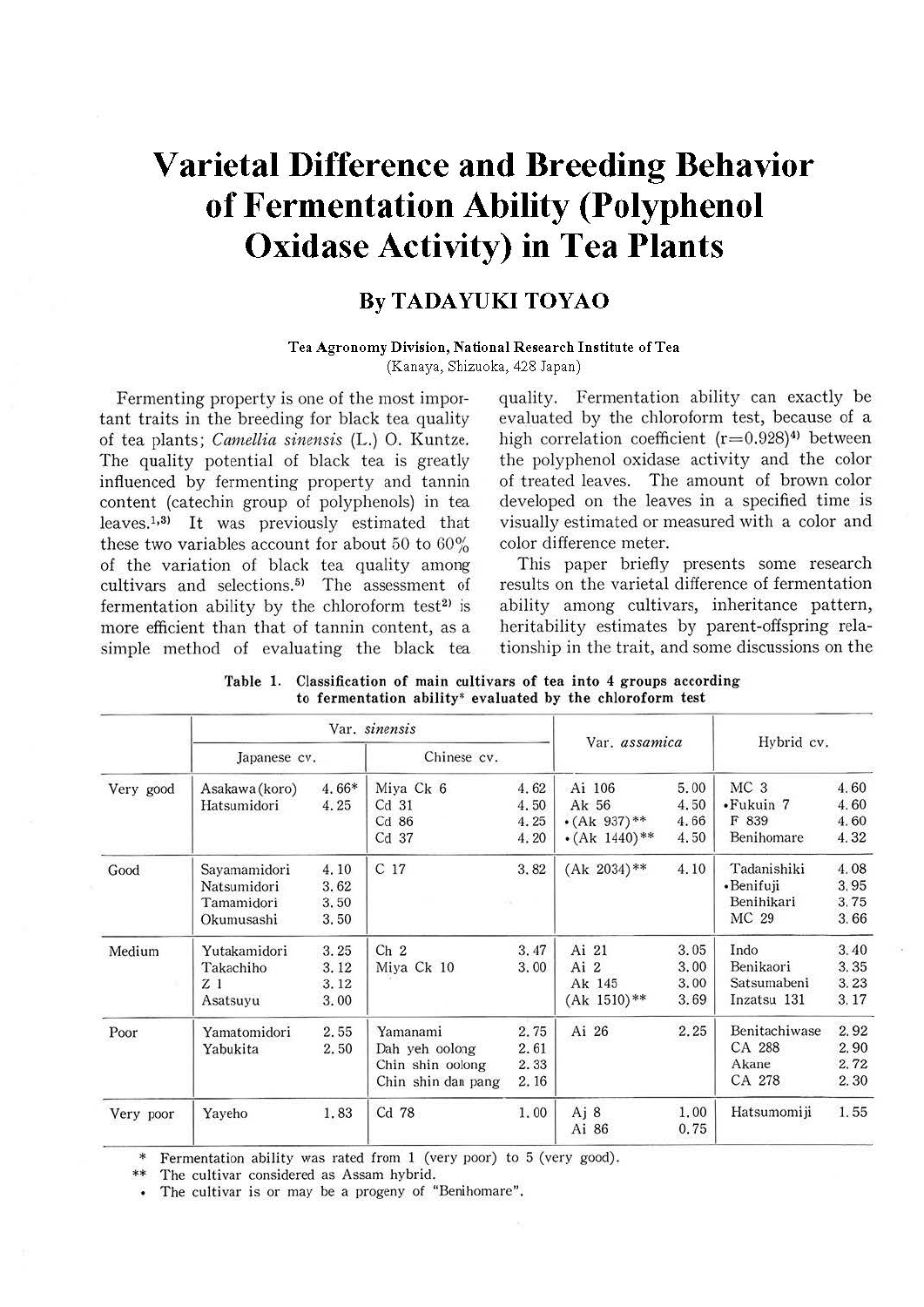

Fig. 1. Frequency distribution of progenies Result obtained with a part of crosses in Exp. 2 is given. Fermentation ability was rated from 1 (very poor) to 5 (very good) in the chloroform test.

inter-varietal cross breeding for the fermentation ability.

**Varietal difference of fermentation ability among cultivars and selections belonging to var.**  *sinensis,* **var.** *assamica* **and their hybrids** 

Classification of main cultivars into five groups according to the fermentation score is summarized in Table 1.<sup>101</sup>

The fermentation scores of most Japanese cultivars ranked from 2.5 to 4.1. Cultivar 'Hatsumidori', 'Sayamamidori' and a part of 'Koro' type plants were found to be good fermenters, while cultivar 'Yabukita', the leading one for green tea, 'Yamatomidori', and 'Yaeho' were rather poor ferrnenters.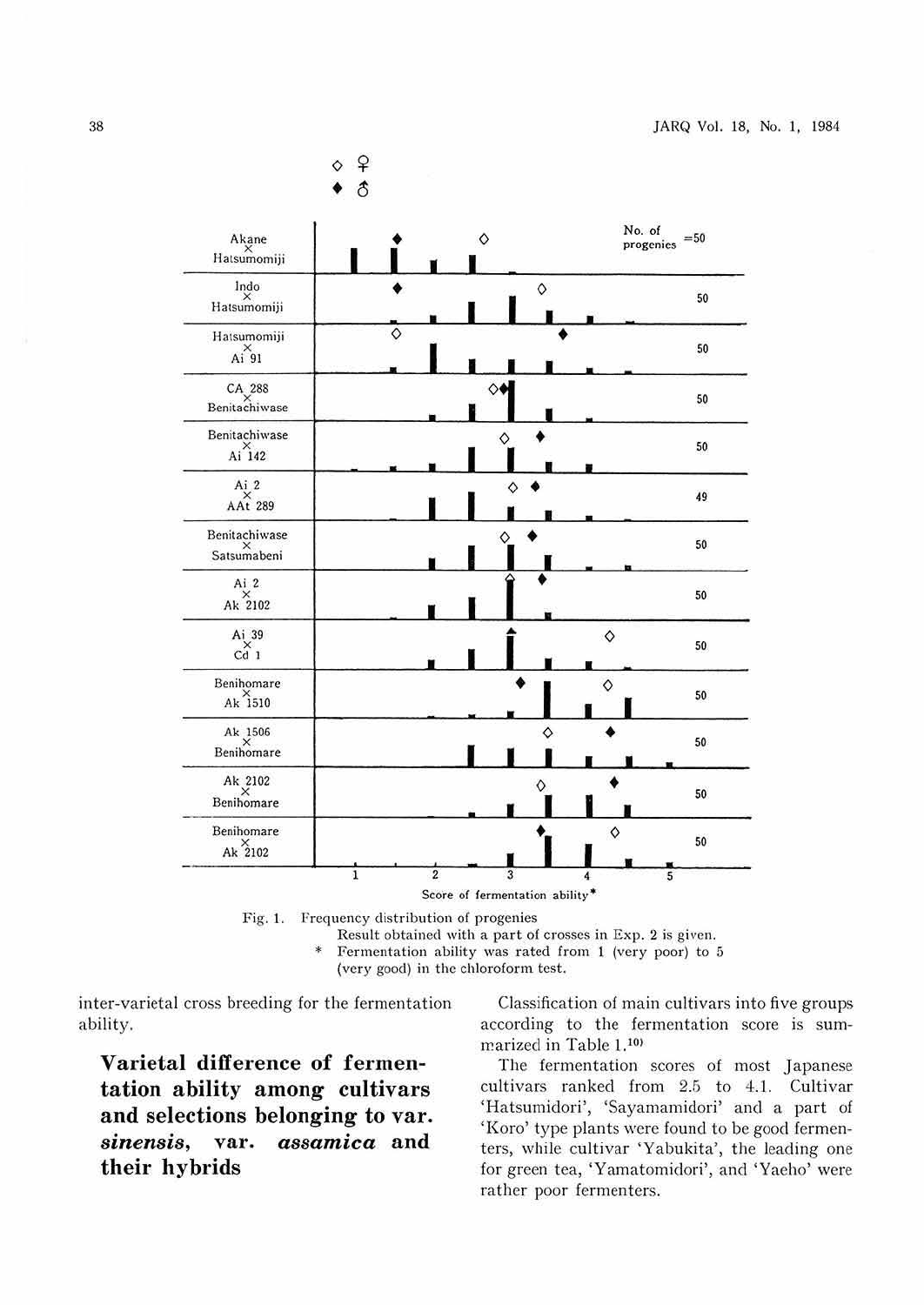

11

3

ž f

3

 $\mathbf{1}$ 

(Hatsumomiji x Indo)  $11: 73(1:7)$ ,  $\chi^2 = 0.027$ p>0.75

The variation in Chinese cultivars was relatively wide. 'Miya CK 6', 'Cd 31', and 'Cd 86' were ranked as good fermenters. On the other hand, 'Chin-shin oolong', 'Chin-shin dahpang', 'Dah-yeh oolong' etc., the cultivars for Oolong or Poachong tea (semi-fermenting tea) in the mainland of China and Taiwan, seemed to be nearly poor fermenters.

A number of superior fermenters which also have very good color and aroma were detected in Assamese tea plants and their hybrids. As some of the hybrids seemed to be derived from the progenies of a quality cultivar 'Benihomare', its genes contributing the good fermenting property might have been inherited into them. On the contrary, a famous high yielding cultivar in the southern district of Japan, 'Hatsumomiji'  $(F_1;$  Assamese  $\times$  Japanese), was found to be a typical poor fermenter.

Thus, the distinct varietal difference of fer-

mentation ability was revealed in each of three groups of tea cultivars, namely black tea, semifermenting tea, and green tea.

#### **Inheritance pattern of fermentation ability and deficiency in polyphenol oxidase activity**

Individual plants in each cross showed a certain variation of the fermentation score. The frequency distribution of the score in each cross demonstrated a monomial and continuous distribution in almost all the crosses  $(Fig. 1).^{9}$  The results obtained in the experiments also showed no significant difference of the scores in the progenies of the reciprocal cross combinations. In addition, the distribution of scores in the progenies of each reciprocal combination showed a little variation regardless of the difference in the score of both parents and the magnitude of the parental scores. These inheritance pattern suggested that the fermentation ability was controlled by several number of nuclear genes, except in the case of non-fermenters.

The plants deficient in polyphenol oxidase activity, non-fermenters, were detected in the progenies of backcrosses between cultivar 'Hatsumomiji' and its family (Fig. 2).11) The ratios between normal plants and non-fennenters in these progenies were shown as  $3 : 1$  and  $7 : 1$ . Dominance of normal plants over non-fermenters was evident in each cross. Furthermore, the non-Iermenters were segregated at the ratio of 1 : 1 in the crosses between 'Hatsumomiji' and the non-fermenters derived from the above cross experiments.

On the basis of these three segregation ratios, it was concluded that the non-fermenters were inherited as a mode of two alleles of genes. The genes might be originated from one of the Assam plants (Ai) which were introduced to Japan from India in 1929.

## **Heritability estimates by regression of off spring on parents in various cross combinations**

Fermentation ability was studied to estimate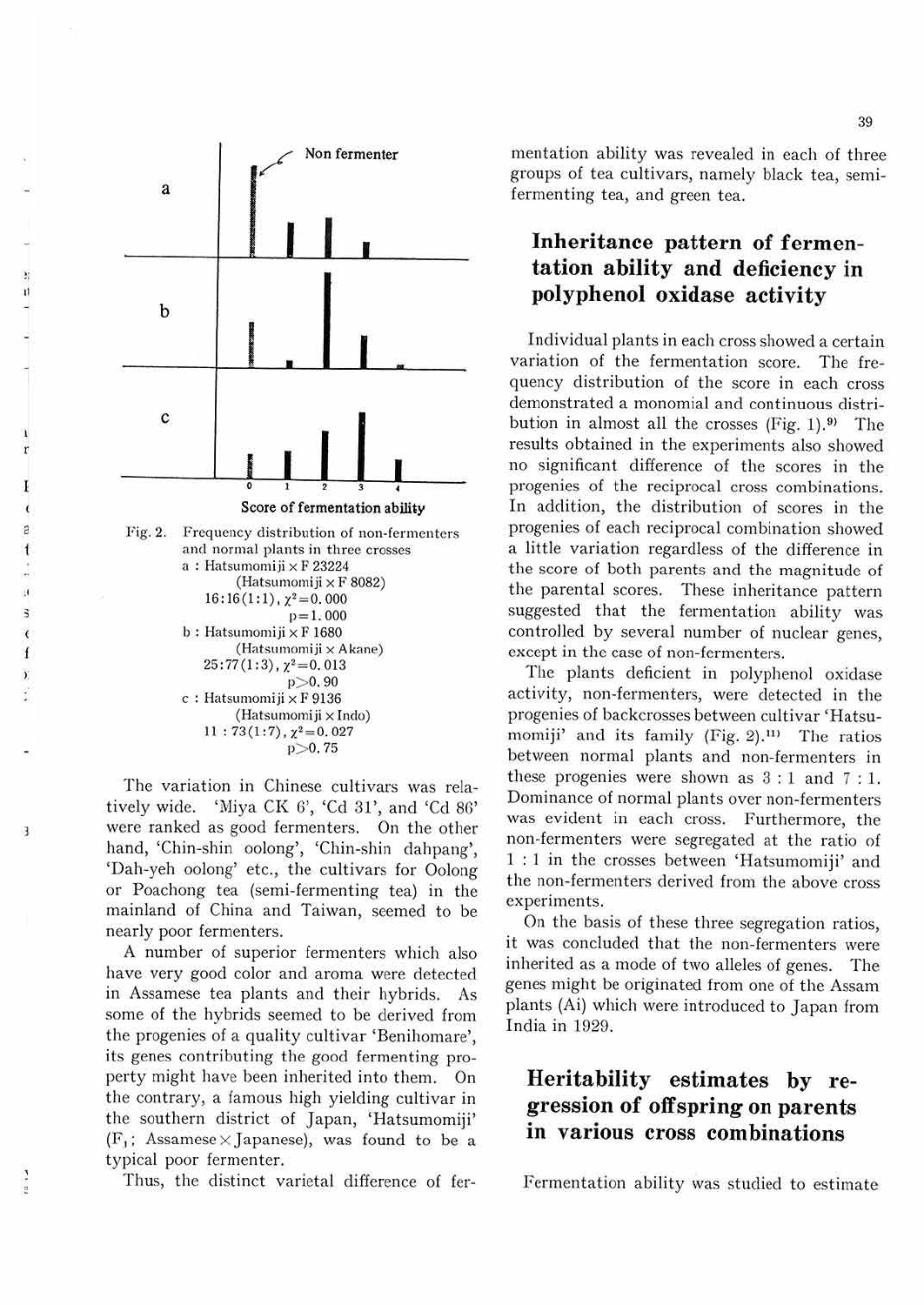the values of heritability in three groups of seedlings derived from artificial crossings.

Mean values of progenies in each cross closely corresponded to their mid-parental values, and accordingly the correlation coefficients as well as the regression coefficients of offsprings on their parents were considerably high in each of the three groups of seedlings (Fig.  $3)$ .<sup>9)</sup> Correlation and regression coefficients obtained in experiment 1, 2 and 3 were 0.769, 0.717, 0.696 and 0.664, 0.878, 0.619, respectively. Next, the regression coefficients of the progenies on single parents were also obtained by means of variancecovariance analyses (Table 2). The values calculated from the regression are equivarent to the heritability estimates in the narrow sense.

The heritability estimates of the fermentation ability were high as compared with the estimates of tannin content in young shoots, length of leaf blades and shape index, respectively, and showed the same degree as the values of time of bud opening<sup>6)</sup> and resistance to anthracnose,<sup>7)</sup> although the values were lower than those of cold hardiness of leaves in midwinter which showed a great contrast between var. *sinensis* and var. assamica.<sup>8</sup>) Therefore, the mean value of fermentation ability in the progenies can be predicted from their parental score because of the high heritability estimates.

### **Choice of parental cultivars by the fermenting property in cross breeding for black tea quality**

The derivation of new cultivars for black tea is shown in Fig. 4 in the form of their genealogy. The project of this cross breeding was carried out



Fig. 3. Regression of mean scores of fermentation ability of offspring on midparental scores in Exp. 1, 2 and 3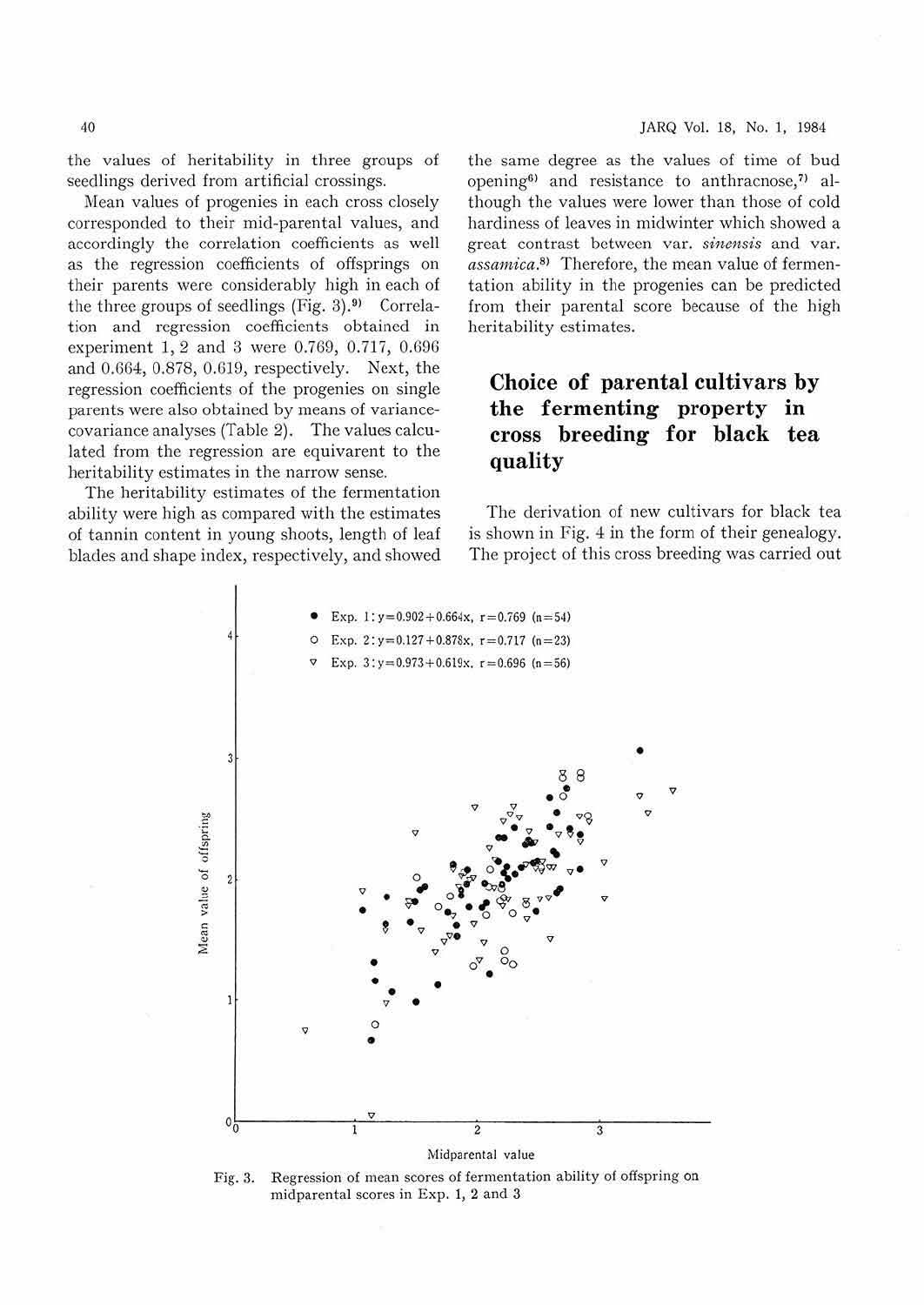|                        | Exp. 1                       |                |                 |       | Exp.3          |       |       |       |
|------------------------|------------------------------|----------------|-----------------|-------|----------------|-------|-------|-------|
| Source                 | df                           | X <sup>a</sup> | XY <sup>b</sup> | $Y^c$ | df             | X     | XY    |       |
| Total                  | 77                           | 0.562          | 0.148           | 0.187 | 65             | 0.766 | 0.159 | 0.197 |
| Between common parent  | 16                           | 0.478          | 0.030           | 0.434 | 13             | 0.389 | 0.034 | 0.382 |
| Within common parent   | 61                           | 0.584          | 0.179           | 0.122 | 52             | 0.861 | 0.208 | 0.150 |
| Regression coefficient | $b = 0.3279$<br>$b = 0.2415$ |                |                 |       |                |       |       |       |
| Heritability           | $h^2 = 0.6559$               |                |                 |       | $h^2 = 0.4830$ |       |       |       |

Table 2. Heritability of fermentation ability estimated by regression of progeny on single parents - Variance-covariance analysis<sup>d</sup>-

a : Variance of parental values.

b: Covariance of parent and progeny.

c : Variance of progeny.

cl : Variance-covariance analysis was made using a part of crosses in Exp. l and Exp. 3. The data were used repeatedly regardless of parental sex.

at Makurazaki Branch, Kagoshima, Japan since l929. The principal object was to introduce the quality and flavor of black tea and the growth vigor of var. *assamica* into Japanese cultivars.

Newly bred 'Makurazaki 1, 2, 3, 4, and 5' were selected for cold resistance, rooting ability, high yielding, resistance to diseases, and fermentation property which determines the quality and flavor of black tea. In Fig. 4, figures jn italics indicate the score of fermentation ability, and those of parental cultivars show the same values as given in Table 1.

'Makurazaki 1, 2, and 3' seem to have received the genetical characteristic of fermenting property from the typical good fermenter 'Benihomare', while, 'Makurazaki 4 and 5 accumulated the genes which induce good fermenting property through two or three generations by the cross breeding.

These results support the view that the choice of parental cultivars is very important in the quality breeding of tea plants. Especially, it is.



a;  $\boxed{A}$  *var. assamica,*  $\boxed{C}$  *var. sinensis* in China,  $\boxed{N}$  *var. sinensis* in Japan.<br>b: Score of the fermentation ability.

- Score of the fermentation ability.
- c; ----: Parent-offspring relation is deduced from various data.

Fig. 4. Genealogy of 5 new varieties with high fermentation ability, developed by inter-varietal cross breeding for black tea in Makurazaki Branch, National Research Institute of Tea